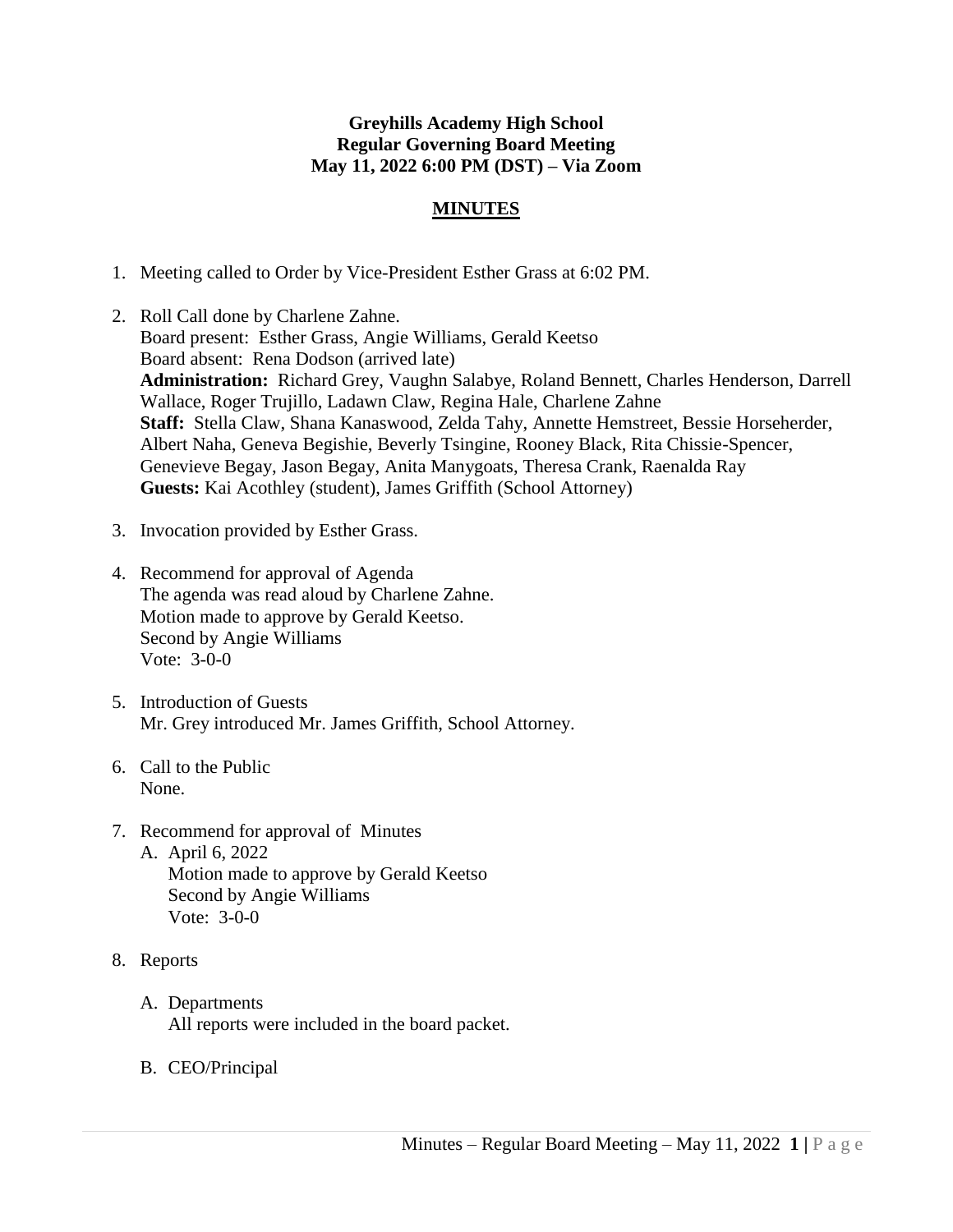Richard Grey gave a brief report on his activities, accomplishments, projects, and upcoming plans.

Motion made by Gerald Keetso to accept all reports. Second by Angie Williams Vote: 4-0-0

## **Rena Dodson arrived at the meeting.**

## **Esther Grass yielded the floor to President Rena Dodson at 6:45 PM.**

9. New Business Action Items

Rena Dodson stated that she is currently attending this meeting from Window Rock, Arizona and the internet is very unstable so if she loses her signal, she requested that Esther Grass carry on as Chair of the meeting.

A. Recommend for approval of Payroll Expenditures Ending April 2022 This request was made by Roland Bennett for Pay Periods #20 and #21 for Vouchers #5738 to #5741 in the amount of \$299,889.38. Motion was made by Gerald Keetso to combine and approve items #9-A, B, C. Second by Angie Williams Vote: 4-0-0

- B. Recommend for approval of Accounts Payable Expenditures Ending April 2022 This request was made by Roland Bennett for AP Vouchers #4692 to #4698 in the amount of \$254,371.33. Motion was made by Gerald Keetso to combine and approve items #9-A, B, C. Second by Angie Williams Vote: 4-0-0
- C. Recommend for approval of Financial Status Ending April 2022 This request was made by Roland Bennett. Motion was made by Gerald Keetso to combine and approve items #9-A, B, C. Second by Angie Williams Vote: 4-0-0

Motion made by Angie Williams to enter Executive Session at 6:49 PM. Second by Gerald Keetso Vote: 4-0-0

Motion made by Esther Grass to exit Executive Session at 9:47 PM. Second by Angie Williams Vote: 4-0-0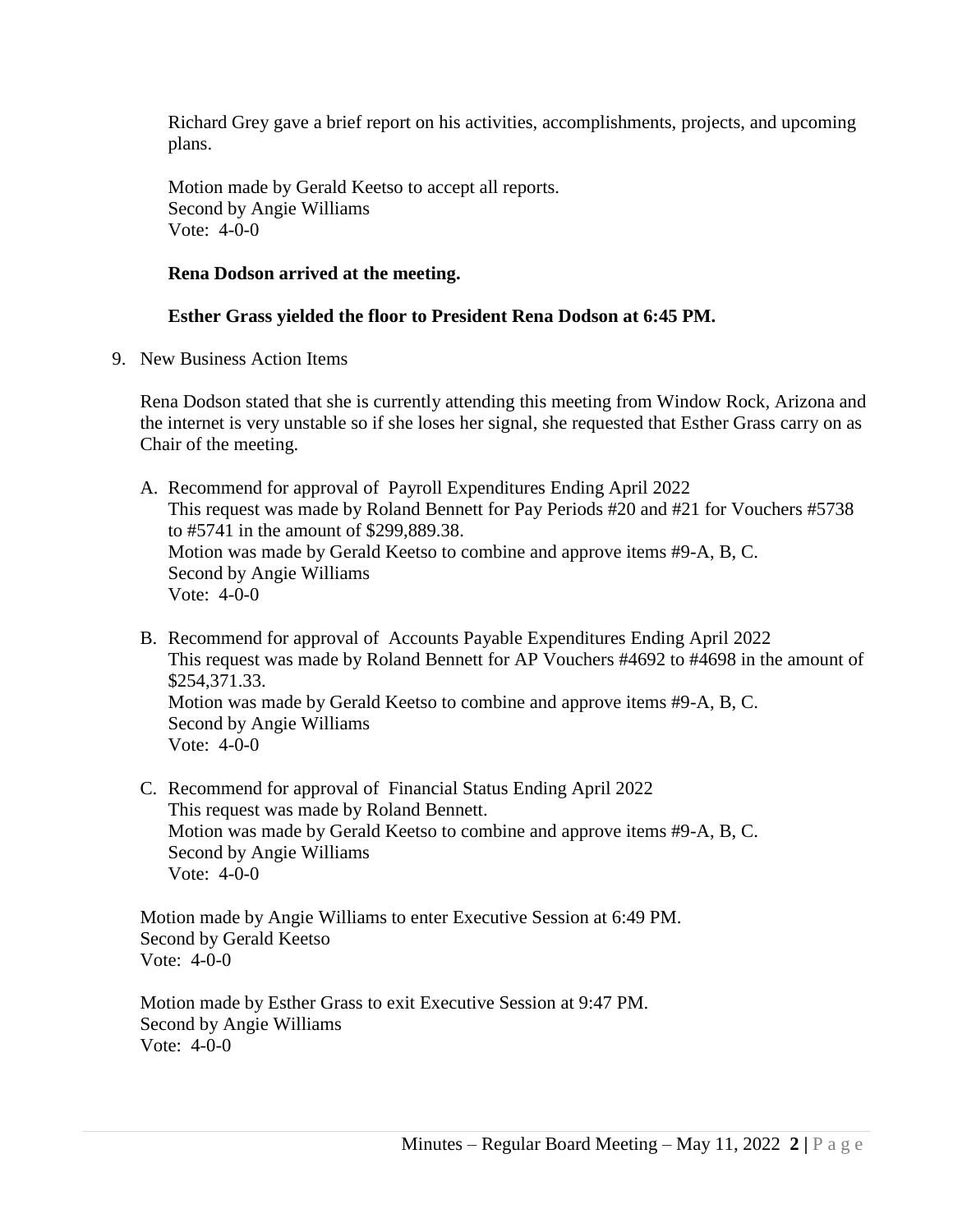- D. Recommend for approval for one increment step increase for Classified, Certified, and Administrative Staff for SY 2022-23 Motion made to approve by Angie Williams. Second by Esther Grass Vote: 4-0-0
- E. Recommend for authorization for legal action against Tenant information is forthcoming from Mr. Griffith, School Attorney Motion made to approve by Angie Williams. Second by Gerald Keetso Vote: 4-0-0
- F. Personnel
	- a. Recommend for approval of Resignation for James Bighorse (Motor Vehicle Operator) effective May 17, 2022 Motion made by Esther Grass to combine and approve items F.) a. and b. Second by Angie Williams Vote: 4-0-0
	- b. Recommend for approval of Resignation for Alvin Tacheene (Transportation Supervisor) effective June 3, 2022 Motion made by Esther Grass to combine and approve items F.) a. and b. Second by Angie Williams Vote: 4-0-0
	- c. Recommend for approval of Short-Term Contract for Lee Ann Dejolie (Administrative Assistant) from May 23 to June 24, 2022 Motion made by Esther Grass to combine and approve items F.) c, d, e, f, and h. Second by Angie Williams Vote: 4-0-0
	- d. Recommend for approval of Short-term Contract for Raenalda Ray (ESS Behavioral Health Specialist) from May 23 to June 17, 2022 Motion made by Esther Grass to combine and approve items F.) c, d, e, f, and h. Second by Angie Williams Vote: 4-0-0
	- e. Recommend for approval of Short-term Contracts for Sarah Hurley and Zelda Tahy (Residential Staff) for student recruitment from May 23 to June 17, 2022 Motion made by Esther Grass to combine and approve items F.) c, d, e, f, and h. Second by Angie Williams Vote: 4-0-0
	- f. Recommend for approval to hire staff for Summer School from May 23 to June 17, 2022 Motion made by Esther Grass to combine and approve items F.) c, d, e, f, and h.